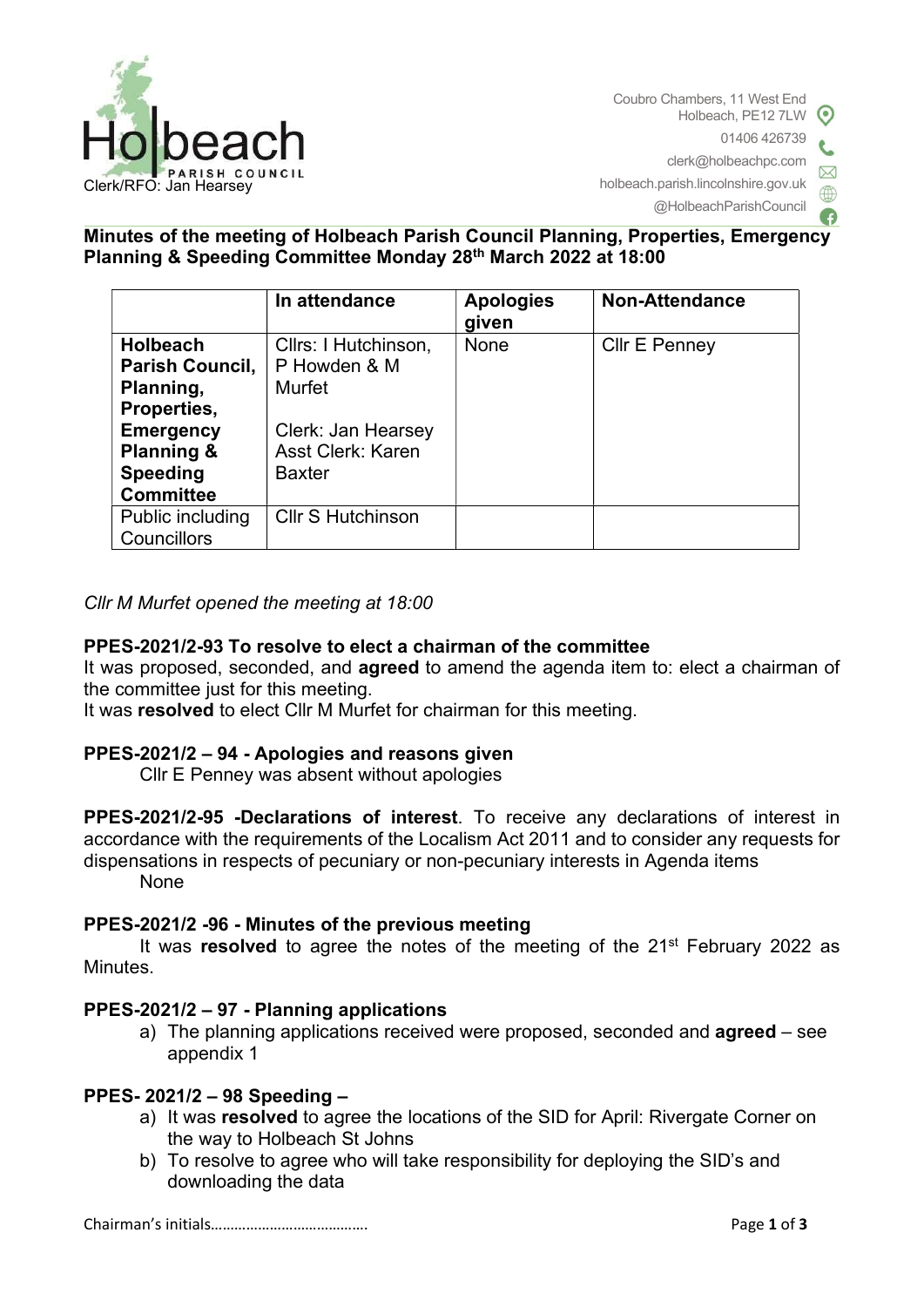

Coubro Chambers, 11 West End Holbeach, PE12 7LW 01406 426739 clerk@holbeachpc.com  $\triangleright\!\!\!\!\triangleleft$ holbeach.parish.lincolnshire.gov.uk @HolbeachParishCouncil

It was resolved to agree that Cllr M Murfet and Cllr P Howden take joint responsibility and if this becomes hard when we get an additional SID to go out into the public to ask for assistance. Cllr P Howden will contact former Cllr P Sparkes for a run through on how to install SID.

### PPES-2021/2 - 99 – Properties

a) It was resolved to agree the arrangement for the letting of room 2 It was proposed, seconded and **agreed** to amend the room from number 2 to room number 4.

CAB are happy to share the room with other people. They will use the room on Tuesdays. SOLDAS will use this room on Thursdays and other organisations can use also

b) It was resolved to agree to start the process for registering 2,4 and 4a High Street with the land registry

## PPES-2021/2-100 – To resolve to agree who will represent the committee on the Finance Committee

It was resolved that Cllr I Hutchinson would represent the committee in the interim as she already sits on the Finance Committee

### PPES -2021/2- 101 – Emergency planning

a. To receive an update from Cllr M Murfet

Nothing more to report. An update and documents regarding Safe Places and Meeting Points will be emailed to councillors. Cllr M Murfet will send the documents and PowerPoint of the EP training sessions to the councillors and staff.

b. To appoint a committee member to emergency planning

Cllr P Howden is prepared to do this but Cllr I Hutchinson will stand in in the interim until a new chairman is elected.

It was proposed, seconded and agreed to move agenda item PPES-2021/2-102 to the end of the meeting

PPES – 2021/2 -103 -Items for discussion and agenda item requests.

Forward onto clerk in plenty of time